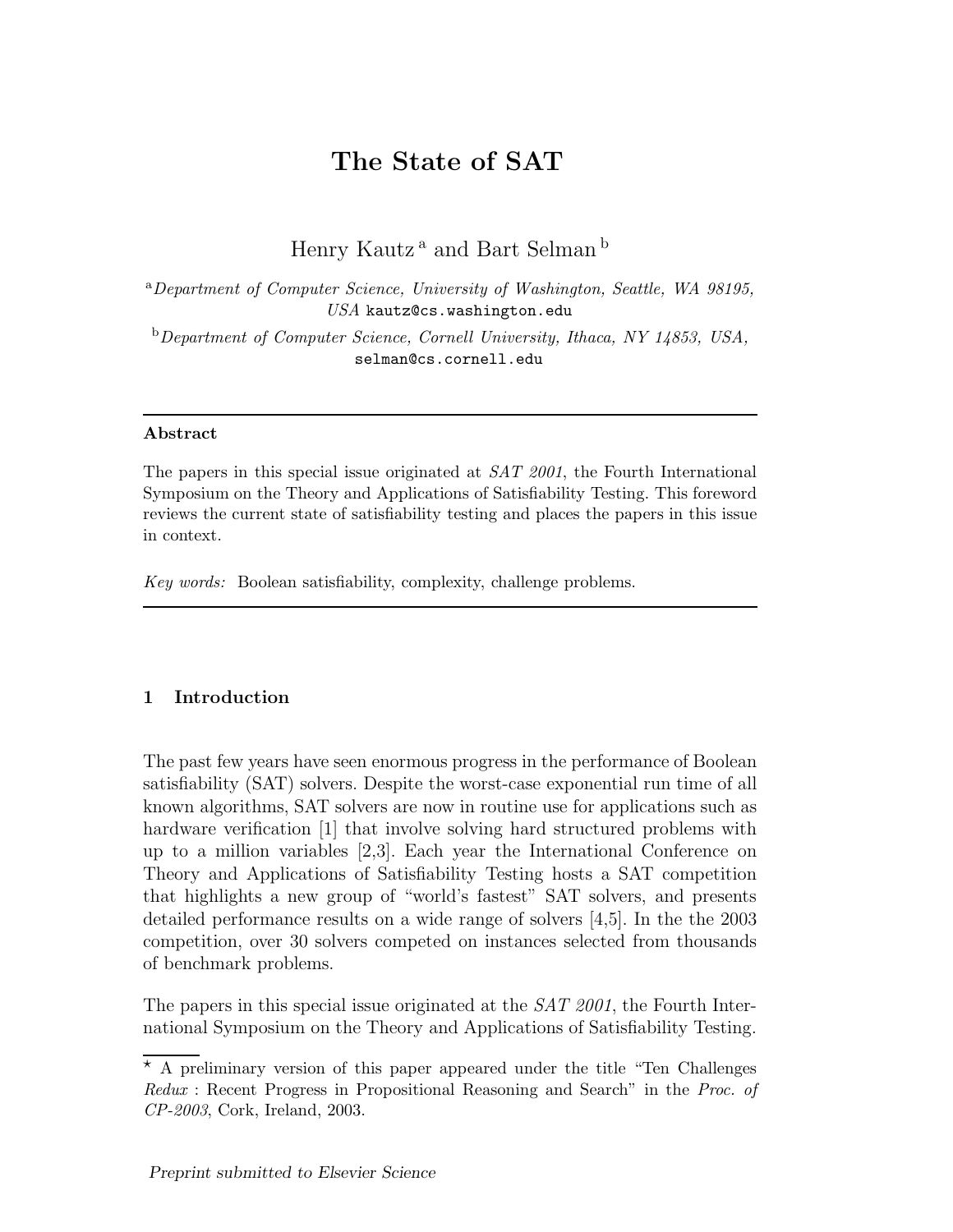This foreword reviews the current state of satisfiability testing and places the papers in this issue in context.

We have organized this review around the "Ten challenges for satisfiability testing" that we published in 1997[6]. The challenges were first presented at the International Joint Conference on Artificial Intelligence, and since then progress reports have been maintained on the web site

http://www.cs.washington.edu/homes/kautz/challenge.

## 2 Challenging SAT Instances

Empirical evaluation of sat solvers on benchmark problems (such as those from [7]) has been a effective driving force for progress on both fundamental algorithms and theoretical understanding of the nature of satisfiability. The first two challenges were specific open SAT problems, one random and the other highly structured.

Challenge 1: Prove that a hard 700 variable random 3-SAT formula is unsatisfiable.

When we formulated in this challenge in 1997, complete SAT procedures based on DPLL [8] could handle around 300 to 400 variable hard random 3-SAT problems. Progress in recent years had slowed and it was not clear DPLL could be much improved upon for random 3-SAT. In particular, the there was the possibility that the best DPLL methods were obtaining search trees that were close to minimal in terms of the number of backtrack points [9]. Dubois and Dequen [10], however, showed that there was still room for improvement. They introduced a new branching heuristic that exploits so-called "backbone" variables in a SAT problem. A backbone variable of a formula is a variable that is assigned the same truth value in all assignments that satisfy the maximum number of clauses. (For satisfiable formulas, these are simply the satisfying assignments of the formula.) The notion of a backbone variable came out of work on k-SAT using tools from statistical physics, which has provided significant insights into the solution structure of random instances. In particular, it can be shown that a relatively large set of backbone variables suddenly emerges when one passes though the phase transition point for k-SAT  $(k > 3)$  [11]. Using a backbone-guided search heuristic, Dubois and Dequen can solve a 700 variable unsatisfiable, hard random 3-SAT instance in around 25 days of CPU time, thereby approaching practical feasibility.

In the context of this challenge, it should be noted that significant progress has been made in the last decade in terms of our general understanding of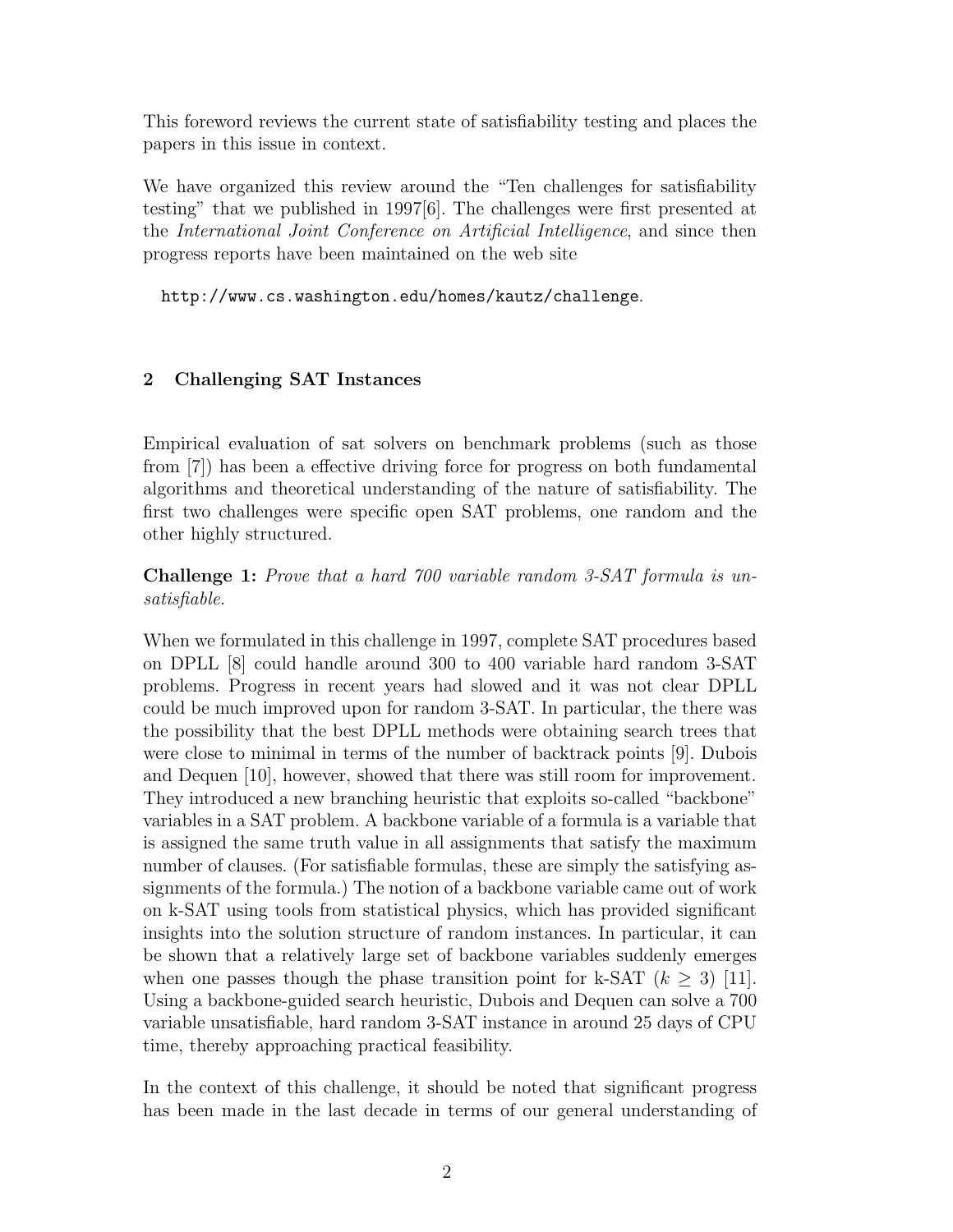the properties of random 3-SAT problems and the associated phase transition phenomenon. A full review of this area would require a separate paper. (See e.g.  $[12-21]$ .) Many of the developments in the area have been obtained by using tools from statistical physics. This work has recently culminated in a new algorithm for solving satisfiable k-SAT instances near the phase transition point [22]. The method is called survey propagation and involves, in a sense, a sophisticated probabilistic analysis of the problem instance under consideration. An efficient implementation enables the solution of hard random 3-SAT phase transition instances of up to a million variables in about 2 hours of CPU time. For comparsion, the previously most effective procedure for random 3-SAT, WalkSAT [23], can handle instances with around 100,000 variables within this timeframe. The exact scaling properties of survey propagation — and WalksSAT for that matter — are still unknown.

In conclusion, even though we have seen many exciting new results in terms of solving hard random instances, the gap between our ability to handle satisfiable and unsatisfiable instances has actually grown. An interesting question is whether a procedure dramatically different from DPLL can be found for handling unsatisfiable instances.

# Challenge 2: Develop an algorithm that finds a model for the DIMACS 32-bit parity problem.

The second challenge problem derives from the problem of learning a parity function from examples. This problem is NP-complete and it is argued in [24] that any particular instance is likely to be hard to solve (although average-case NP-completeness has not been formally shown). However, this challenge was solved in 1998 by preprocessing the formula to detect chains of literals that are equivalent considering binary clauses alone, and then applying DPLL after simplification [25]. Later [26] showed similar performance by performance equivalency detection at every node in the search tree.

Parity problems are particularly hard for local search methods because such algorithms tend to become trapped at a near-solution such that a small subset of clauses is never satisfied simultaneously. Clause re-weighting schemes [27,28] try to smooth out the search space by giving higher weight to clauses that are often unsatisfied. A clause weighting scheme based on Langrange multipliers [29] was able to solve the 16-bit versions of the parity learning problems.

<sup>1</sup> [25] also described a general preprocessor for identifying conjunctions of nested equivalencies subformulas using linear programming.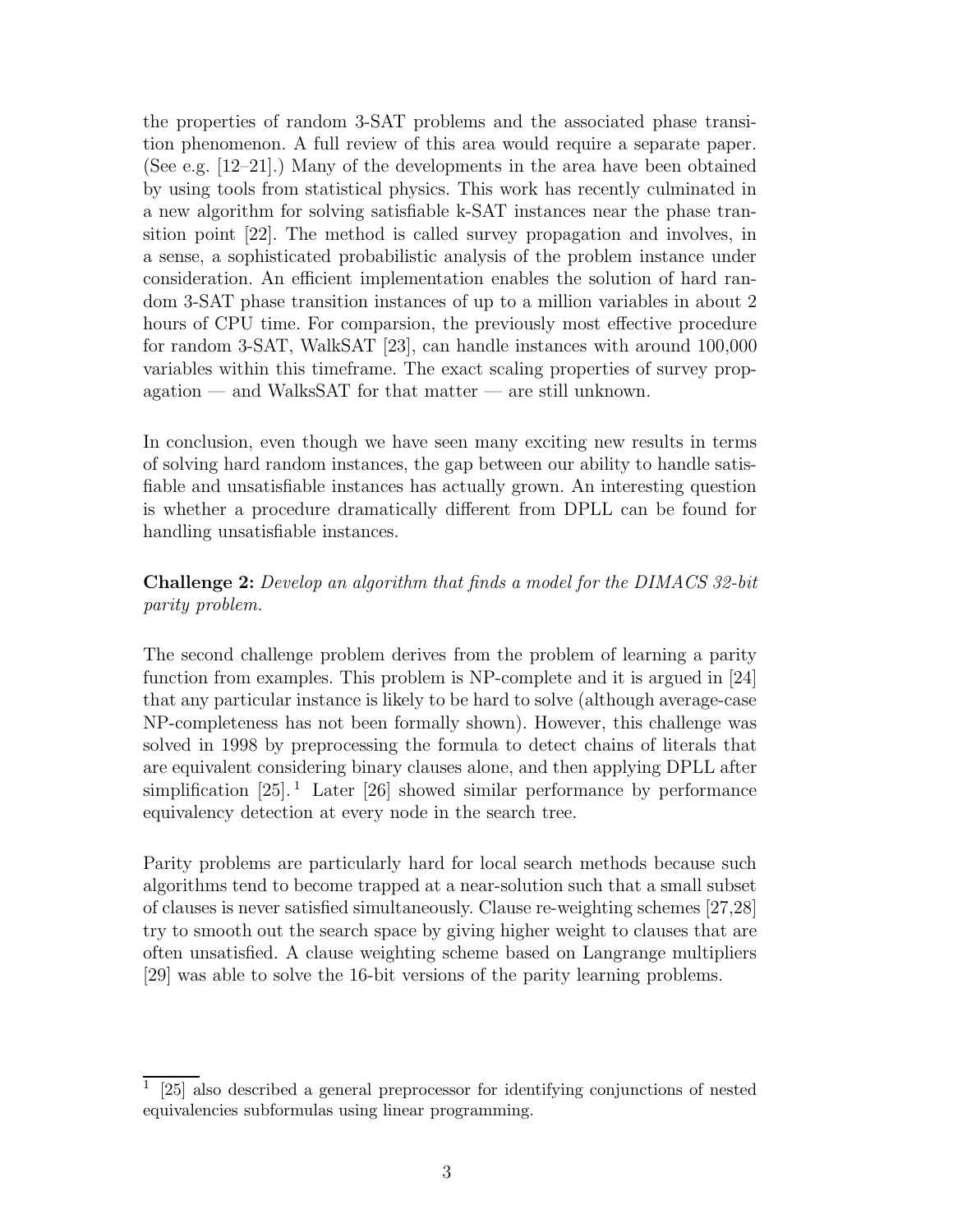#### 3 Challenges for Systematic Search

At the time of our original challenge paper nearly all the best systematic methods for propositional reasoning on clausal formulas were based on creating a resolution proof tree. <sup>2</sup> This includes the depth-first search Davis-Putnam-Loveland-Logemann procedure (DPLL) [32,33], where the proof tree can be recovered from the trace of the algorithm's execution, but is not explicitly represented in a data structure (the algorithm only maintains a single branch of the proof tree in memory at any one time). Most work on systematic search concentrates on heuristics for variable-ordering and value selection, all in order to the reduce size of the tree.

However, there are known fundamental limitations on the size of the shortest resolution proofs that can be obtained in this manner, even with ideal branching strategies. The study of proof complexity [34] compares inference systems in terms of the sizes of the shortest proofs they sanction. For example, two proof systems are linearly related if there is a linear function  $f(n)$  such that for any proof of length n in one system there is a proof of length at most  $f(n)$ in the other system. A family of formulas C provides an exponential separation between systems  $S_1$  and  $S_2$  if the shortest proofs of formulas in C in system  $S_1$  are exponentially smaller than the corresponding shortest proofs in  $S_2$ .

A basic result in proof complexity is that general resolution is exponentially stronger than the DPLL procedure [35,36]. This is because the trace of DPLL running on an unsatisfiable formula can be converted to a tree-like resolution proof of the same size, and tree-like proofs must sometimes be exponentially larger than the DAG-like proofs generated by general resolution. Furthermore, it is known that even general resolution requires exponentially long proofs for for certain "intuitively easy" problems [37–39]. The classic example are "pigeon hole" problems that represent the fact that  $n$  pigeons cannot fit in  $n - 1$  holes. Shorter proofs do exist in more powerful proof systems. Examples of proof systems more powerful than resolution include extended resolution, which allows one to introduce new defined variables, and resolution with symmetry-detection, which uses symmetries to eliminate parts of the tree without search. Assuming  $NP \neq co - NP$ , even the most powerful propositional proof systems would require exponential long proofs worst case — nonetheless, such systems provably dominate resolution in terms of minimum proof size.

Early attempts to mechanize proof systems more powerful than tree-like resolution gave no computational savings, because it is harder to find the small

 $\overline{2}$  Much work in verification has involved non-clausal representations, in particular Boolean Decision Diagrams [30,31]; but the large body of work on BDD's will not be further discussed here.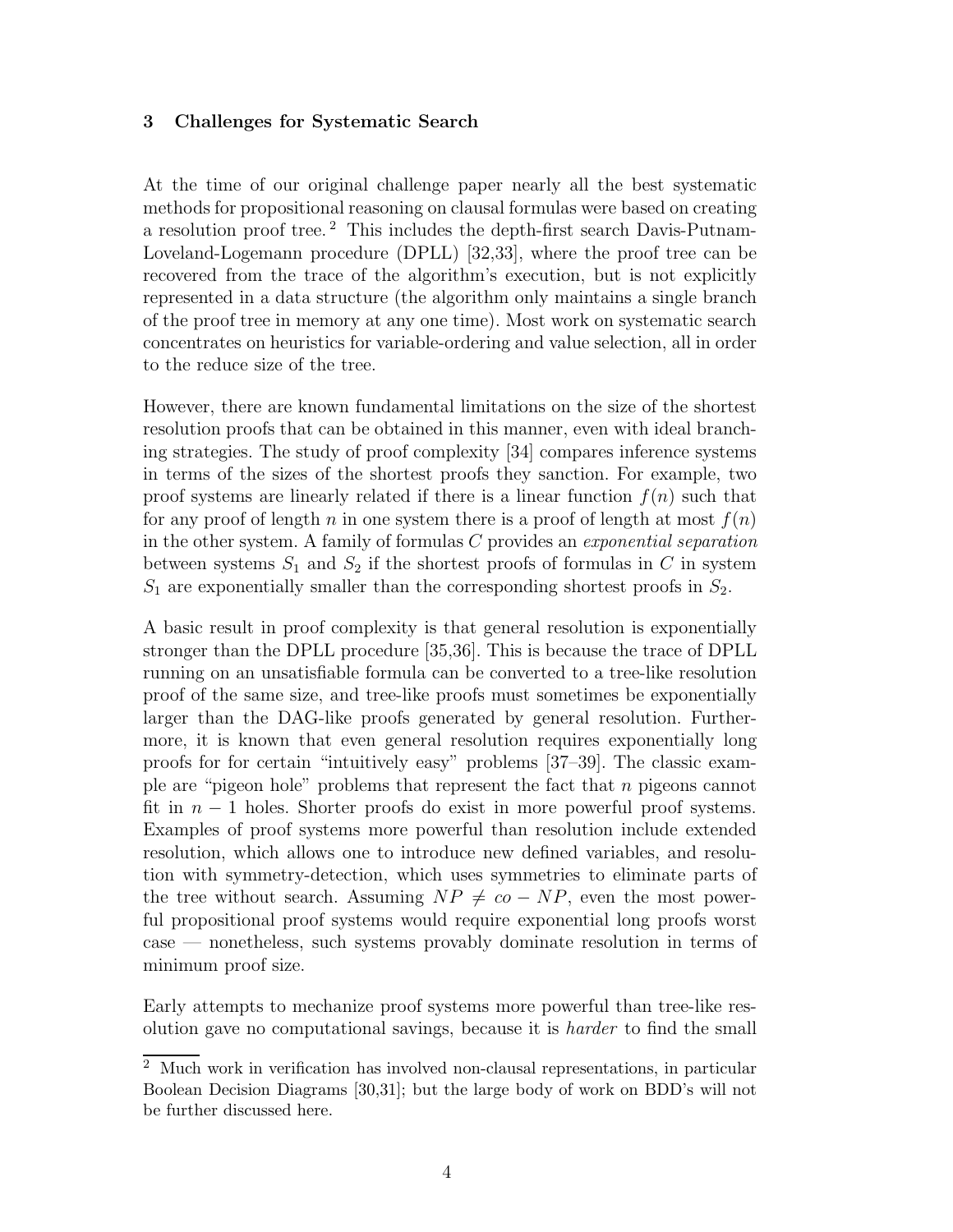proof tree in the new system than to simply crank out a large resolution proof. In essence, the overhead in dealing with the more powerful rules of inference consumes all the potential savings. Our third challenge was to present a practical proof system more powerful than resolution. In reviewing progress in this area we first consider systems more powerful than tree-like (DPLL) resolution, and next ones more powerful than general resolution.

### 3.1 Beyond DPLL

# Challenge 3A: Demonstrate that a propositional proof system more powerful than tree-like resolution can be made practical for satisfiability testing.

Two new satisfiability testing algorithms were introduced in 1997, the same year as our challenge paper: rel-sat [40] and SATO [41]. Both were versions of DPLL augmented with "conflict clause learning", a technique that grew out of research in AI on explanation-based approaches to speed-up learning [42–44]. The idea in clause learning is that at each backtrack point the system derives a reason for the inconsistency in the form of a new clause added to the original formula. Rel-sat and SATO were suprisingly powerful, and even able to solve open problems in finite mathematics. Clause learning was further developed for the solvers GRASP [45], Chaff [46,47] and BerkMin [48], and is currently a key technique in backtracking SAT solvers for applications such as verification.

Marquis-Silva [49] observed that clause learning can be viewed as adding resolvents to a tree-like proof, and Zhang [47] showed how different clause learning schemes could be categorized according to way clauses were derived from cuts in a data structure called a conflict graph.

Although the empirical power of clause learning had been clear for several years, Beame et al. [50] provided the first proof of an exponential separation between clause learning and ordinary DPPL. The result was, in fact, even stronger: they showed that there are formulas with short clause learning proofs that require exponentially large regular resolution proofs. Regular resolution proofs are DAGS, as in general resolution, but are restricted so that no variable is resolved upon more than once in any path from the root to a leaf. It is easy to see that all tree-like proofs are regular but not vice-versa. They further showed that combining clause learning with restarts [51,52] (where learned clauses are saved between restarts) is equivalent to general resolution. However, the questions of whether clause learning is strictly stronger than regular resolution — that is, whether or not there are also formulas with short regular proofs but long clause proofs – and whether clause learning *without* restarts is equivalent to general resolution are open.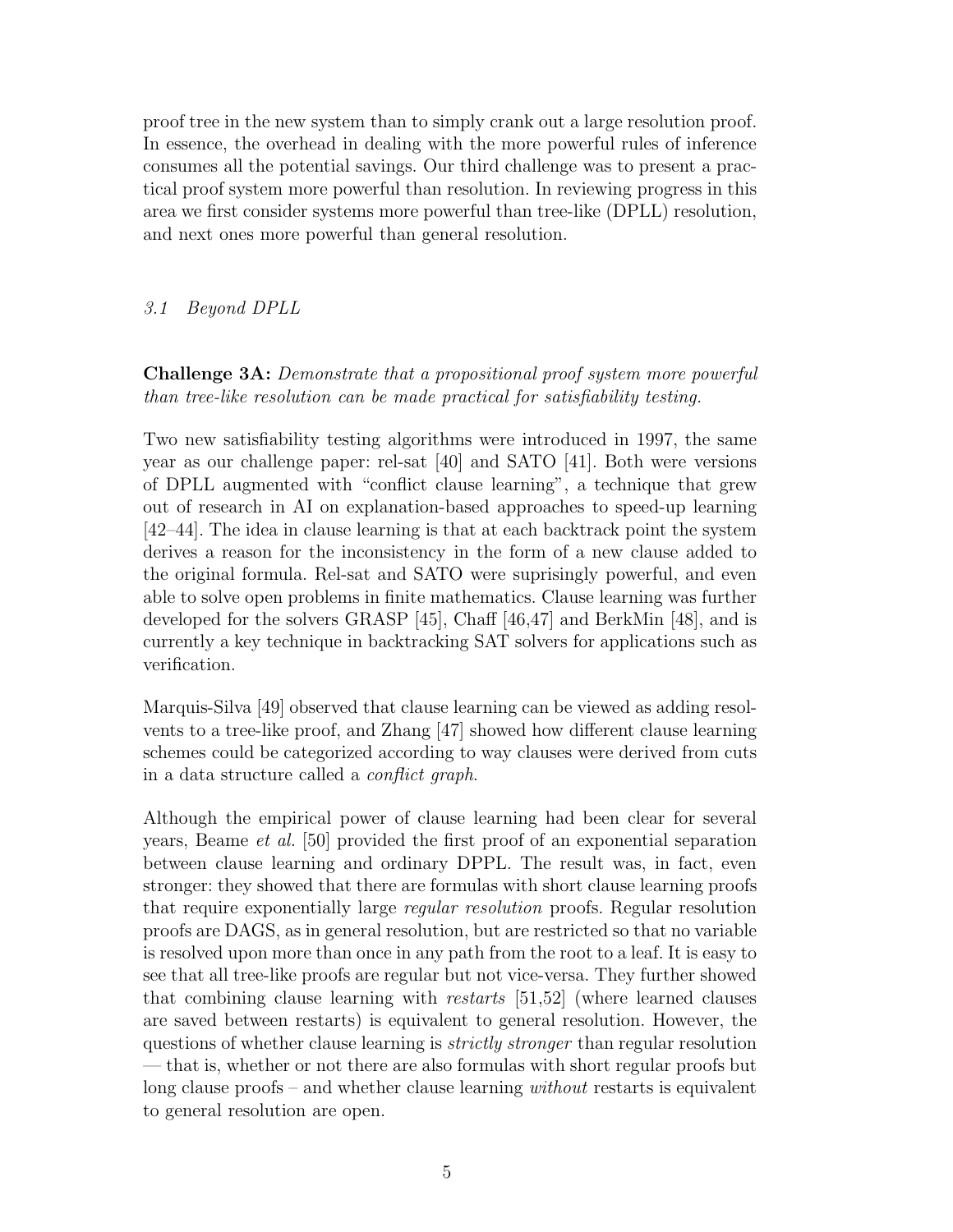Making clause learning work well in practice requires efficient strategies for mananging the large number of learned clauses. The first technique developed for this management problem was relevance-bounded learning [40,41]. The idea is to discard a learned clause once it is unlikely to be useful later on in the proof. A simple but effective strategy is to throw out clauses of length greater than some fixed  $k$  when the search backtracks above the point at which any of the literals in the clause are assigned a value [40]. A second important management technique, called "watched literals", was most fully exploited in Chaff [46]. Watched literals is actually a generic technique for reducing the time needed to tell which clauses have been shortened to length one during the DPPL's unit propagation step. Two literals are arbitrarily chosen in each clause to be "watched". When a literal is set, rather than scanning through all clauses containing the negation of the literal, the algorithm only scans clauses contained watched negations of the literal. It is easy to see that this technique still finds all unit clauses, because such a clause is guaranteed to be scanned once it becomes a binary clause. Watched literals allows modern solvers to handle millions of learned clauses with small time overhead (although space can then become problematic).

Clause learning strategies and variable branching strategies have traditionally been studied separately. However, [53] shows that there is great promise in developing branching strategies that explicitly take into account the order in which clauses are learned. They considered a class of formulas known as pebbling formulas [35,54–56], which can be thought of as representing precedence graphs in dependent task systems and scheduling scenarios. Such formulas require exponential-sized proofs for tree-like resolution, but have polynomial clause-learning proofs. However, it remains difficult to find such proofs. [53] preprocesses the formula to extract a *domain-specific* branching sequence  $$ that is, a branching order that can be formally shown to yield small clause learning proofs for formulas encoding pebbling graphs. While ordinary DPLL (with a good branching order) scales to problems with about 60 variables on the pebbling formulas, and clause learning alone scales to 4,000 variables, clause learning with the domain specific ordering handles over 2,000,000 variables. To make this work of practical use we need to develop domain-specific strategies for other common structures that arise in applications such as verification or planning, and automated or semi-automated techniques for recognizing the structures.

#### 3.2 Beyond General Resolution

Challenge 3B: Demonstrate that a propositional proof system more powerful than general resolution can be made practical for satisfiability testing.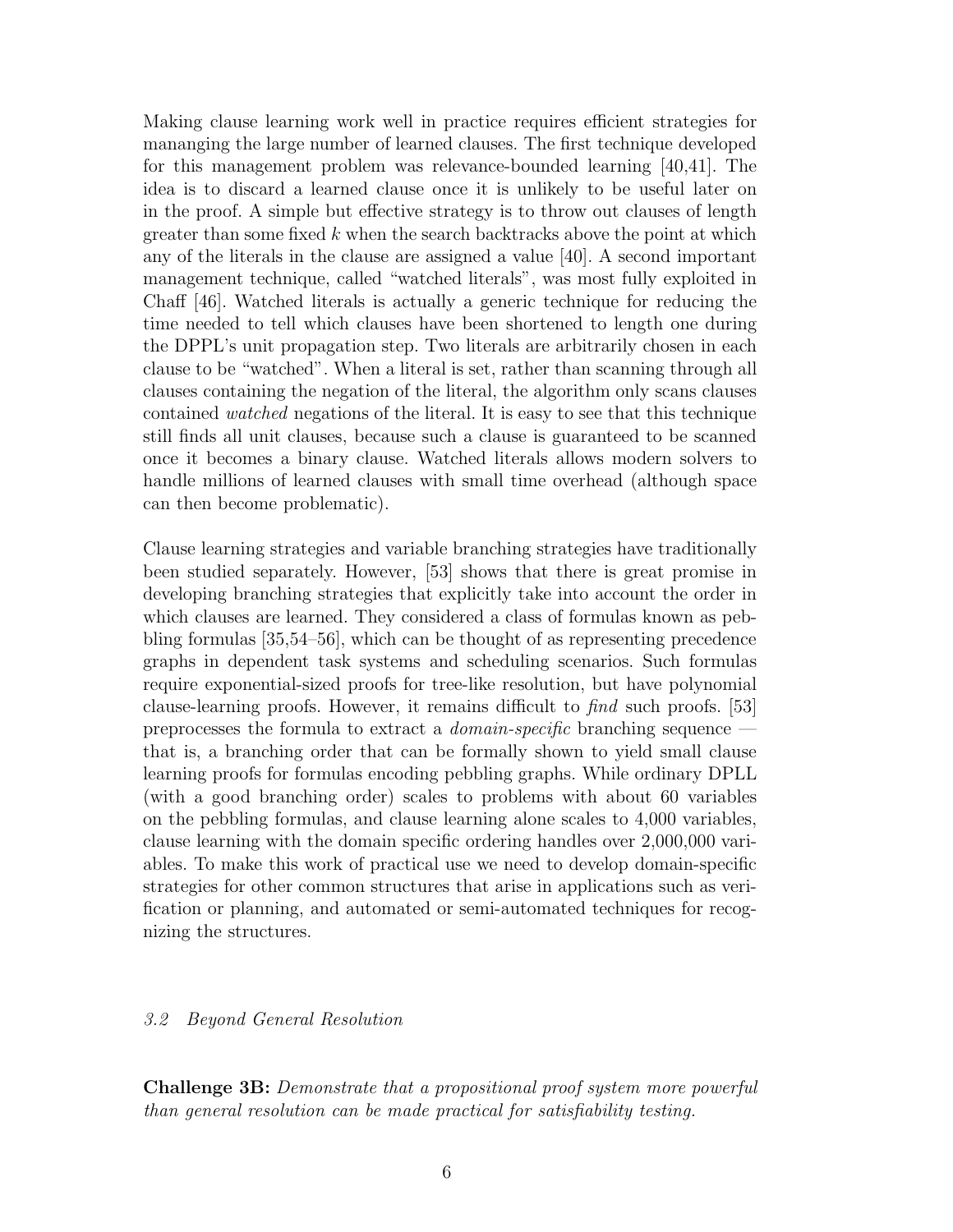Currently the most practical extension of general resolution is symmetry detection. The pigeon hole problem is intuitively easy because we immediately see that different pigeons and holes are indistinguishable, so we do not need to actually consider all possible matchings — without loss of generality, attempting to find a particular (say, lexigraphically ordered) matching suffices. [57] showed how to determine if there existed a renaming (permutation)  $\psi$  of the variables in a formula that resulted in the same set of clauses, which justified a new rule of inference: from any clause  $(a \vee b \vee ...)$ , infer  $(\psi(a) \vee \psi(b) \vee ...)$ . [58] introduced a different way of using symmetries, by strengthening the formula through the addition of clauses that ruled out all but one of the symmetric cases. The drawback of this approach appeared to be the large (quadratic) number of symmetry breaking clauses needed; but [59] showed that a linear sized set of symmetry-breaking predicates was logically equivalent, and led to dramatic speedup on certain structured benchmark problems. Symmetry detection is not, however, a cure-all; [60] showed that any formula that was exponential for resolution could be transformed into one that was still exponential for resolution plus symmetry detection, by adding new literals and clauses that "hid" the symmetry.

As we have noted clause learning alone does not exceed the power of general resolution. However, if instead of cacheing conflicts, one modifies DPLL so that the entire residual formula at each node in the search tree is cached, then the proof complexity of the resulting system can exceed resolution [61] (if the test for a cached formula includes subsumption checking). Furthermore, [62] argues that formula caching is the fastest practical algorithm for counting the number of solutions of formula.

# Challenge 4: Demonstrate that integer programming can be made practical for satisfiability testing.

Over the years, there has been a significant amount of work on the close connection between  $0/1$  integer programming and SAT (e.g., [63,64]). A key question is whether techniques developed for integer programming can be of use in SAT solvers. So far, it has been difficult to obtain a concrete computational advantage of integer programming methods on practical SAT instances. The recent work by Warners and van Maaren provides two promising examples of where integer programming and related techniques may have an impact. First, as discussed above, linear programming can be used in a two-phase algorithm for the 32-bit parity formulas [25]. Secondly, by using a semi-definite programming formulation, pigeon hole formulas can be solved efficiently [65]. The challenge remains to incorporate these approaches in more general, practical SAT solvers.

In recent years, we have also seen an interesting development in the opposite direction: use SAT techniques in the design of more efficient solvers for  $0/1$  in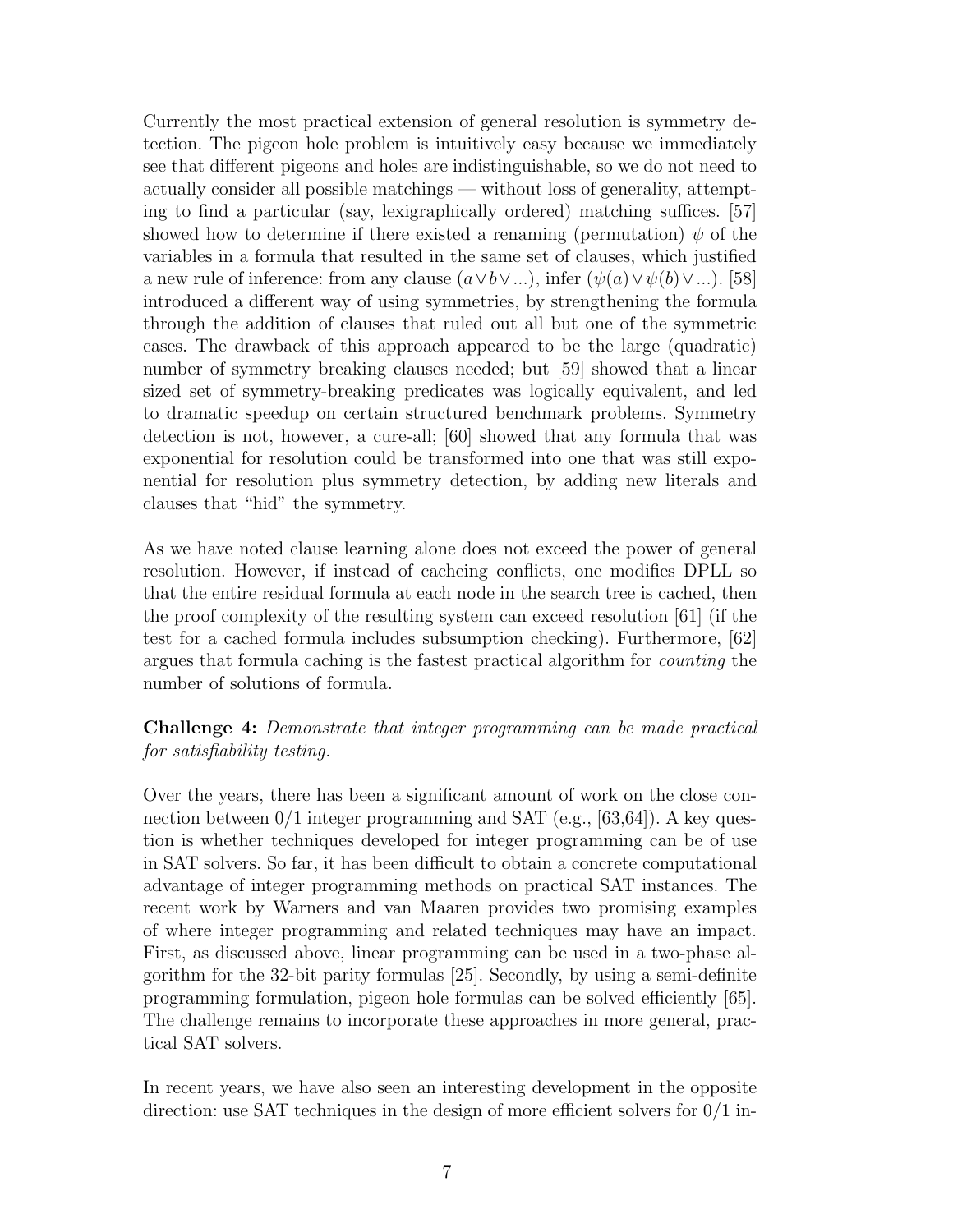teger programming problems. More specifically, one considers pseudo-Boolean encodings, which use Boolean variables and linear inequalities over such variables with integer coefficients. Most interestingly, some of the best solvers for pseudo-Boolean problems are extensions of the best SAT solvers [66–68].

## 4 Challenges for Stochastic Search

Challenge 5: Design a practical stochastic local search procedure for proving unsatisfiability.

Given the success of local search style procedures on satisfiable problem instances, it would be interesting to use a local search strategy for finding "proof objects", i.e., objects that demonstrate the unsatisfiability of an instance. This challenge remains wide open. A key issue is the need to find smaller proof objects. Work on strong backdoor sets, which are small sets of variables that, together with a polytime propagation method, can demonstrate unsatisfiability may lead to some new opportunities in this area [69].

Challenge 6: Improve stochastic local search on structured problems by efficiently handling variable dependencies.

DPLL procedures handle variable dependency quite effectively through unit propagation. Local search methods, such as Walksat, handle dependencies through a random walk process, which may require on the order of  $N^2$  flips to travel a dependency chain of N variables [70]. Given the large number of dependent variables in structured instances, the local search methods therefore are often less effective than local search style methods. Note that this is not always the case. For example, in runs on verification benchmarks, Velev [2] showed how the performance of DLM [71] and Walksat [23,72] is comparable to many of the best DPLL style methods. A series of papers, such as [73–78] among others, has also led to a much improved understanding of local search methods for SAT.

Hirsch [79] introduces a local search procedure, UnitWalk, where variable dependencies are propagated explicitly as part of the search process. The propagation strategy is closed related to the one studied in [80]. UnitWalk is quite effective on certain classes of structured problems but there is still room for improvement. Comparisons with WalkSat shows that neither strategy dominates. This led to QingTing [81], which is a local search solver that dynamically switches between a UnitWalk and a Walksat strategy, depending on the underlying structure of of the problem.

In a different approach to handling dependencies, in [70], redundant clauses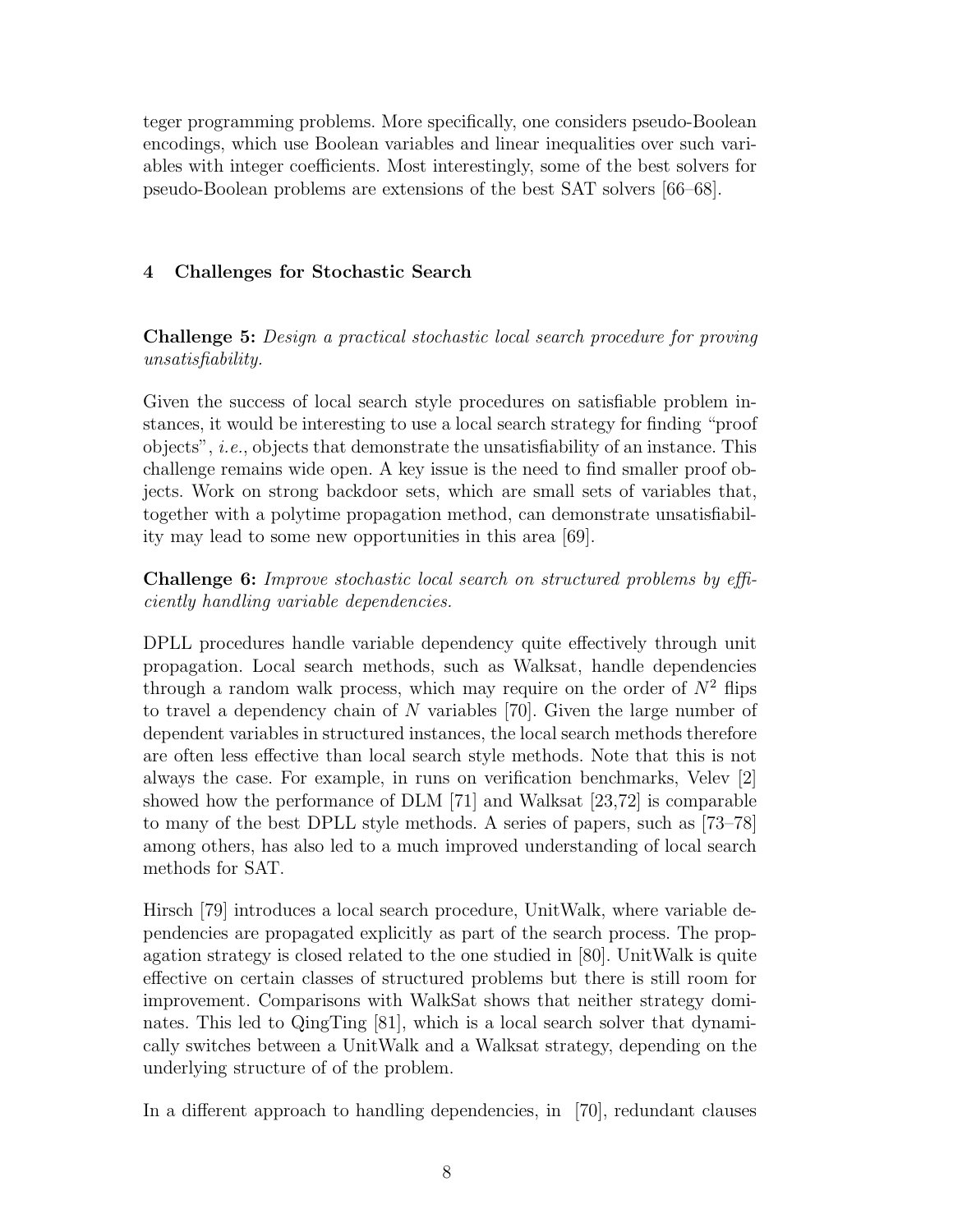are added to the SAT problem instances in a preprocessing phase. The redundant clauses capture long range dependencies between variables. It can be shown, both theoretically and empirically, that such redundant clauses speed up a local search style solver.

Although the challenge problem was formulated specifically in the context of local search methods, techniques for discovering and exploiting various forms of variable dependencies have also been shown to be effective for DPLL style procedures. See, for example, [82–84].

## 5 Randomized Systematic Search

Challenge 7: Demonstrate the succesful combination of stochastic search and systematic search techniques, by the creation of a new algorithm that outperforms the best previous examples of both approaches.

[85,86] present hybrid approaches, integrating a local search and a DPLL solver. Variable dependencies are exploited by analyzing sub-formulas as they are generated at nodes in the DPLL tree. This work provides a promising step towards hybrid solvers, but it remains a challenge to have such solvers outperform non-hybrids on a wide range of benchmark problems.

We implicitly assumed in this challenge, as was common at the time, that stochastic search refers to some form of local search. Systematic, complete methods, such as DPLL, were generally deterministic. A major recent change during the last five years came out of the insight that adding randomization to a complete search method, combined with a restart strategy, can provide a significant computational advance [51]. (Note that explicit randomization is not required. For example, clauses learning between restarts of a DPLL solver, such as used in Chaff, also forces explorations of different parts of the search space on different restarts.)

Randomization and restarts take advantage of the large variations that have been observed between different runs of backtrack search procedures on a given problem instance. In fact, it has been shown that randomized DPLL run time distributions are often — but not always — "heavy-tailed" [87–90]. This means that one observes a mixtures of run times on dramatically different scales. By using rapid restarts, one can take advantage of the occasionally short, successful run [51]. In a recent paper [69], it was shown that such short runs can be explained by the existence of a small set of backdoor variables in the problem instance. Once backdoor variables are assigned a value, the polytime propagation and simplication mechanism of the solver under considaration sets the remaining variables without further backtracking. (In case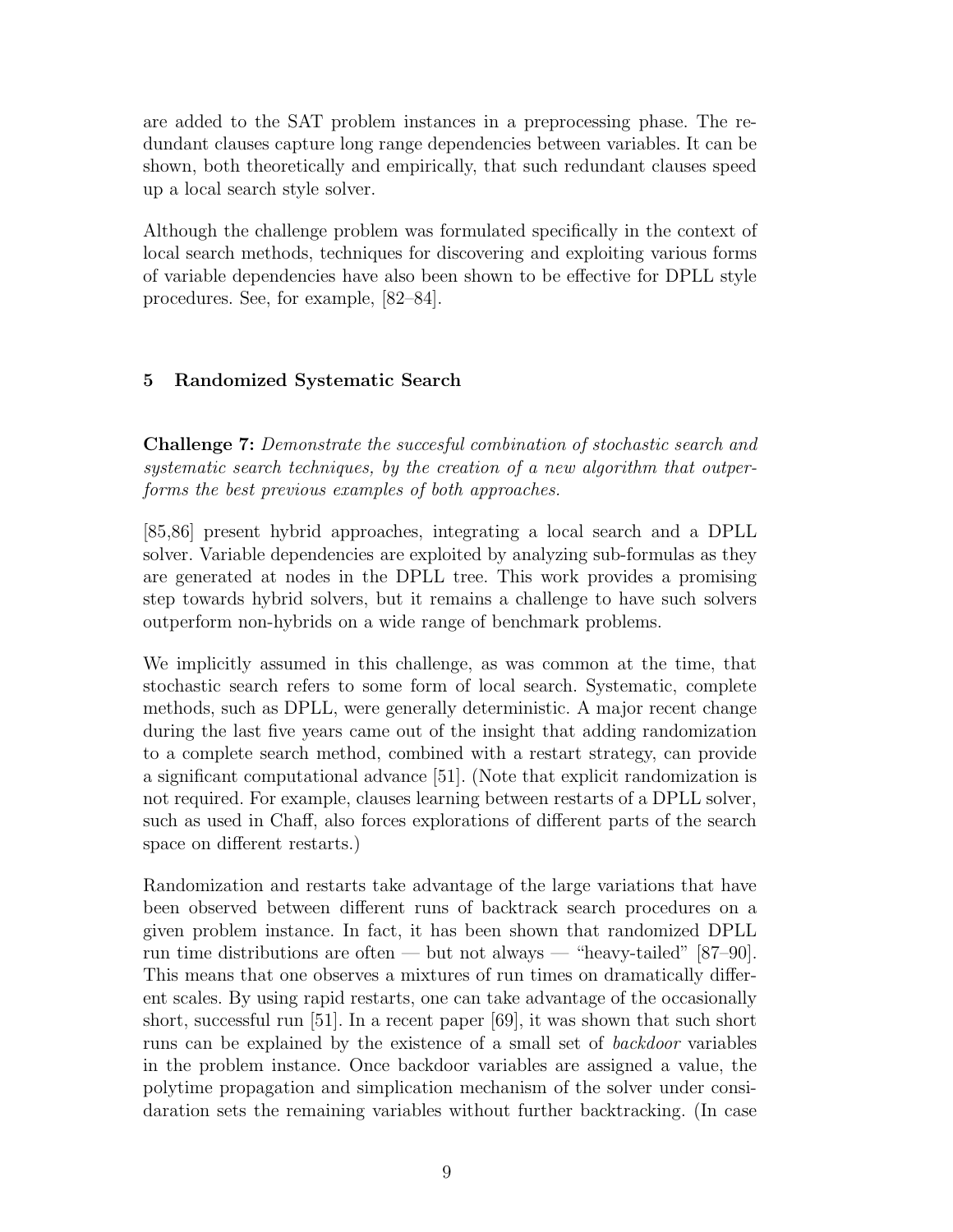of a unsatisfiable instances, the propagation mechanisms discovers an inconsistancy after propagation.) Practical problem instances can have surprisingly small sets of backdoor variables. We have observed structured instances with tens of thousands of variables with backdoor sets of around a dozen variables. Randomization and restarts, in conjunction with the variable selection heuristics, help the solver discover the backdoor sets. Work on backdoor variables and clause learning, as discussed above, is providing us with a better understanding as to why structured SAT instances with up to a million variables, from, e.g., verification applications, can be solved with current state-of-the-art solvers.

An important related issue is how to decide on a good restart policy. Luby et al. [91] described restart policies for general randomized algorithms for two scenarios where runtime itself is the only observable: (i) when each run is a random sample from a known distribution, one can calculate a fixed optimal cutoff; (ii) when there is no knowledge of the distribution, a universal schedule mixing short and longer cutoffs comes within a log factor of the minimal run time. Horvitz *et al.* [92] showed that it is possible to do better than Luby's fixed optimal policy by making observations of a variety of features related to the nature and progress of problem solving during an early portion of the run (referred to as the observation horizon) and learning, and then using, a Bayesian model to predict the length of each run. Examples of features of a running SAT solver (satz) included the minimum, maximum, final, and average values of (1) The number of backtracks; (2) The number of unit propagations; (3) Domain-specific measures of the current subproblem (for example, for a coloring problem, the number of nodes that have been colored), as well as the derivatives of such values.

Ruan *et al.* [93] considered the case where there are  $k$  known distributions, and each run is a sample from one of the distributions—but the solver is not told which distribution. The paper showed how offline dynamic programming can be used to generate the optimal restart policy, and how the policy can be coupled with real-time observations to control restarting. In recent work the same authors [94] generalize this to the case where the k distributions are not specified in advance: instead, the solver first infers how a problem ensemble can be decomposed into a set of sub-ensembles such that each sub-ensemble clusters instances with similar runtime distributions.

## 6 Challenges for Problem Encodings

Challenge 8: Characterize the computational properties of different encodings of a real-world problem domain, and/or give general principles that hold over a range of domains.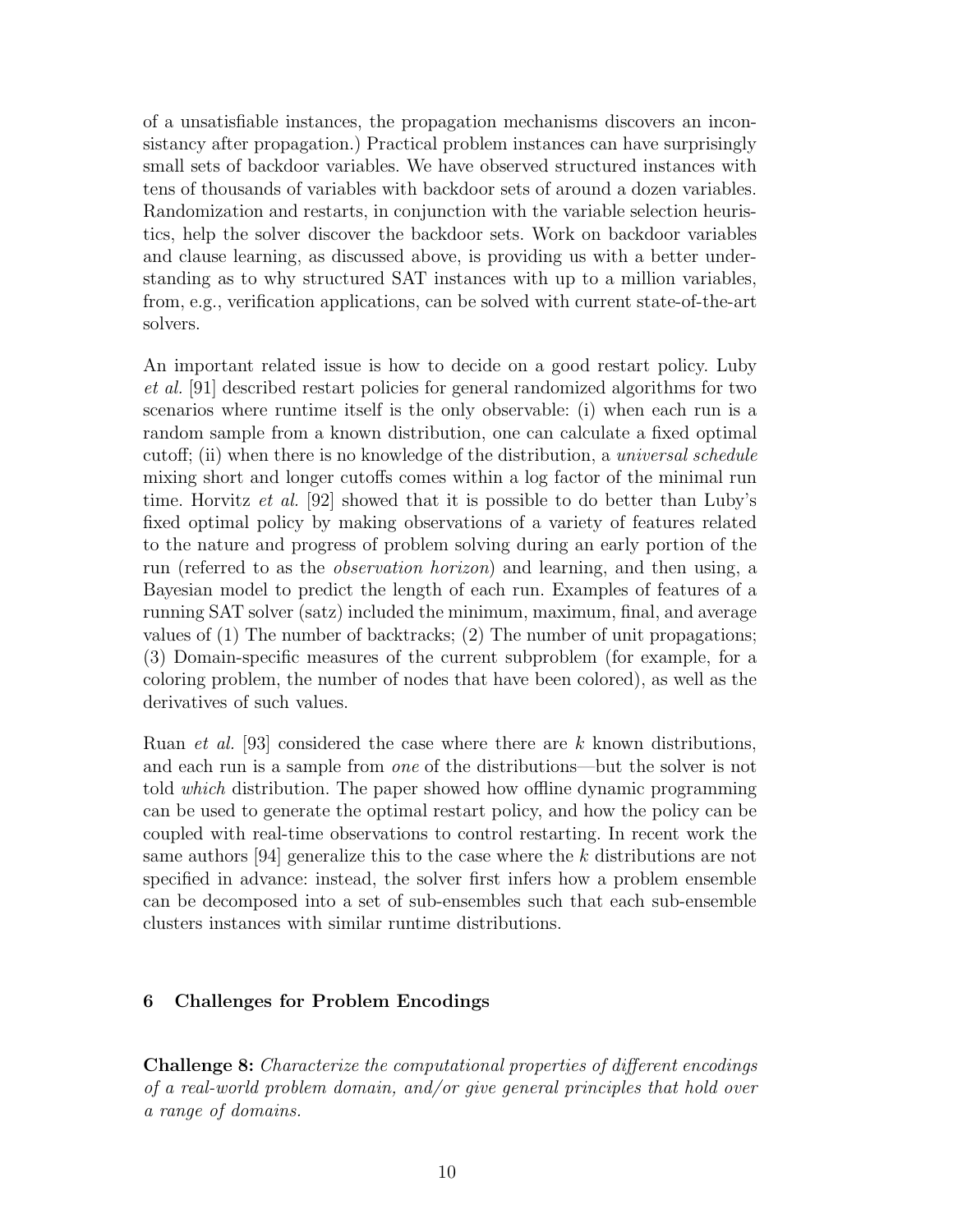There has been a good amount of work on comparing different SAT encodings. For example, [95,96] consider different translations of constraint satisfaction problems (CSP) into SAT. A central issue in this work is what kinds of encodings preserve local CSP consistency checking in the SAT encoding, where local processing consists mainly of unit-propagation. By exploiting some key ideas from CSPs, such as m-loosenes [97], one can in fact optimize the SAT encodings [98]. Examples of other work in the area are on encoding planning problems [99,100] and quasi-group completion problems (a multi-coloring task) [101].

This work shows clearly that encodings have a significant impact on the practical solvability of the underlying problems. Some general lessons have been obtained, but there is still a need for more unifying, domain-independent principles.

Challenge 9: Find encodings of real-world domains which are robust in the sense that "near models" are actually "near solutions".

In our work on planning [102], we noticed that assignments that satisfy all but a few of the clauses encoding our planning problems often represented action sequences that were very different from valid plans. This means that there can be a significant practical mismatch between a solver that tries to maximize the number of satisfied clauses (which is the standard approach is SAT solvers) and the search for valid plans. In particular, maximizing the number of satisfied clauses does not lead to nearly valid plans. It would seem that it should be possible to design better SAT encodings. This challenge remains open. For some related work, dealing with the robustness of encodings in general, see [103].

Challenge 10: Develop a generator for problem instances that have computational properties that are more similar to real-world instances.

The final challenge is in response to the concern that the random  $k$ -SAT formulas that dominated benchmarks in 1997 might begin to drive research in the wrong direction [104]. [105] introduced a generation model based on the quasigroup (or Latin square) completion problem (QCP). The task is to determine if a partially colored square can be completed so that no color is repeated in any row or any column. QCP is an NP-complete problem, and random instances exhibit a peak in problem hardness in the area of the phase transition in the percentage of satisfiable instances generated as the ratio of the number of uncolored cells to the total number of cells is varied. The structure implicit in a QCP problem is similar to that found in real-world domains, such as scheduling, bandwidth assignment, and experimental design.

In order to measure the performance of incomplete solvers, it is necessary to have benchmark instances that are known to be satisfiable. This require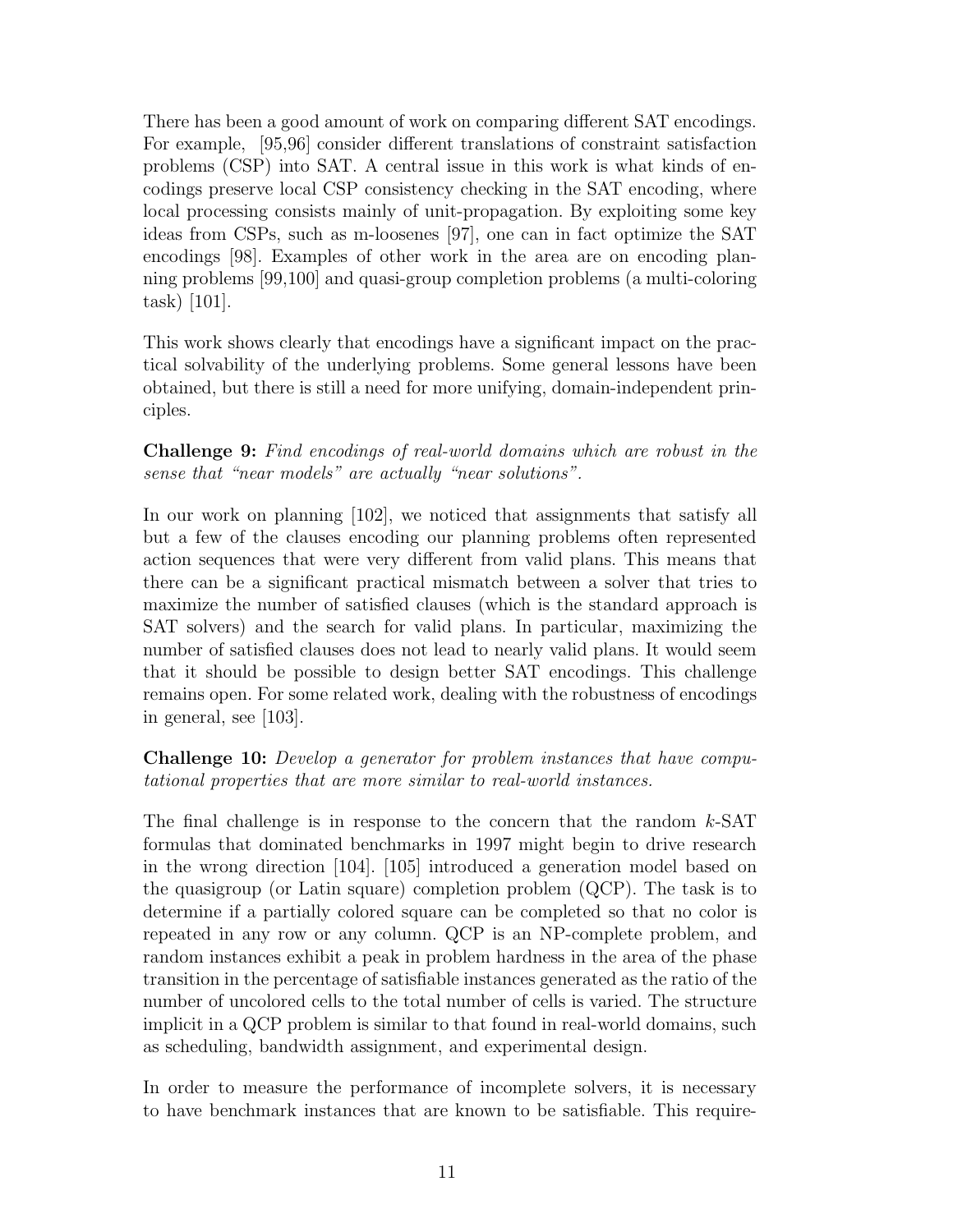ment is problematic in domains where incomplete methods can solve larger instances than complete methods: it is not possible to use a complete method to filter out the unsatisfiable instances. [101] described a generation model for quasigroup completion problems that are always guaranteed to be satisfiable. Another interesting approach for generating satisfiable instances is based on a translation of problems from cryptography [106].

Structured problem generators have also been created by linking a random generator for some particular domain to a SAT translator. For example, the Blackbox planning system [107] can be used to convert STRIPS planning problems into CNF formulas. The Blackbox distribution included a simple generator for random logistics planning problems, making it easy to generate random SAT problems that have the underlying structure of a planning problem.

Many SAT benchmarks today are encodings of bounded-model checking verification problems [1,108]. While hundreds of specific problems are available, it would be useful to be able to randomly generate similar problems by the thousands for testing purposes: we hope to encourage the creation of such a tool.

# 7 Contributions

This volume contains eight papers that exemplify areas of recent progress on satisfiability testing and related problems. Preliminary versions of these papers were presented at the 2001 SAT Symposium.

The paper by Kaporis, Kirousis, Stamatiou, Vamvakari, and Zito provides new results on the location of the unsatisfiability threshold for random k-SAT. This work is the next step in a series of increasingly better bounding results for the k-SAT threshold. The upperbounds are obtained via sophisticated probabilistic arguments. It will be interesting to see whether these insights can be translated into an algorithmic approach to directly tackle our first challenge.

Several papers discuss techniques for improving systematic search methods, such as DPPL, as discussed in our third challenge. Shlyakhter describes a strategy for capturing symmetries by inferring symmetry-breaking predicates that can be added to the formula. Goldberg and Novicov describe Berkmin, which is a DPLL style solver wih superior performance, building on GRASP, SATO, and Chaff. Williams and Ragno introduce an alternative systematic search paradigm, called conflict-directed  $A^*$ , for solving optimal constraint satisfaction problems. They demonstrate the effectiveness of this strategy in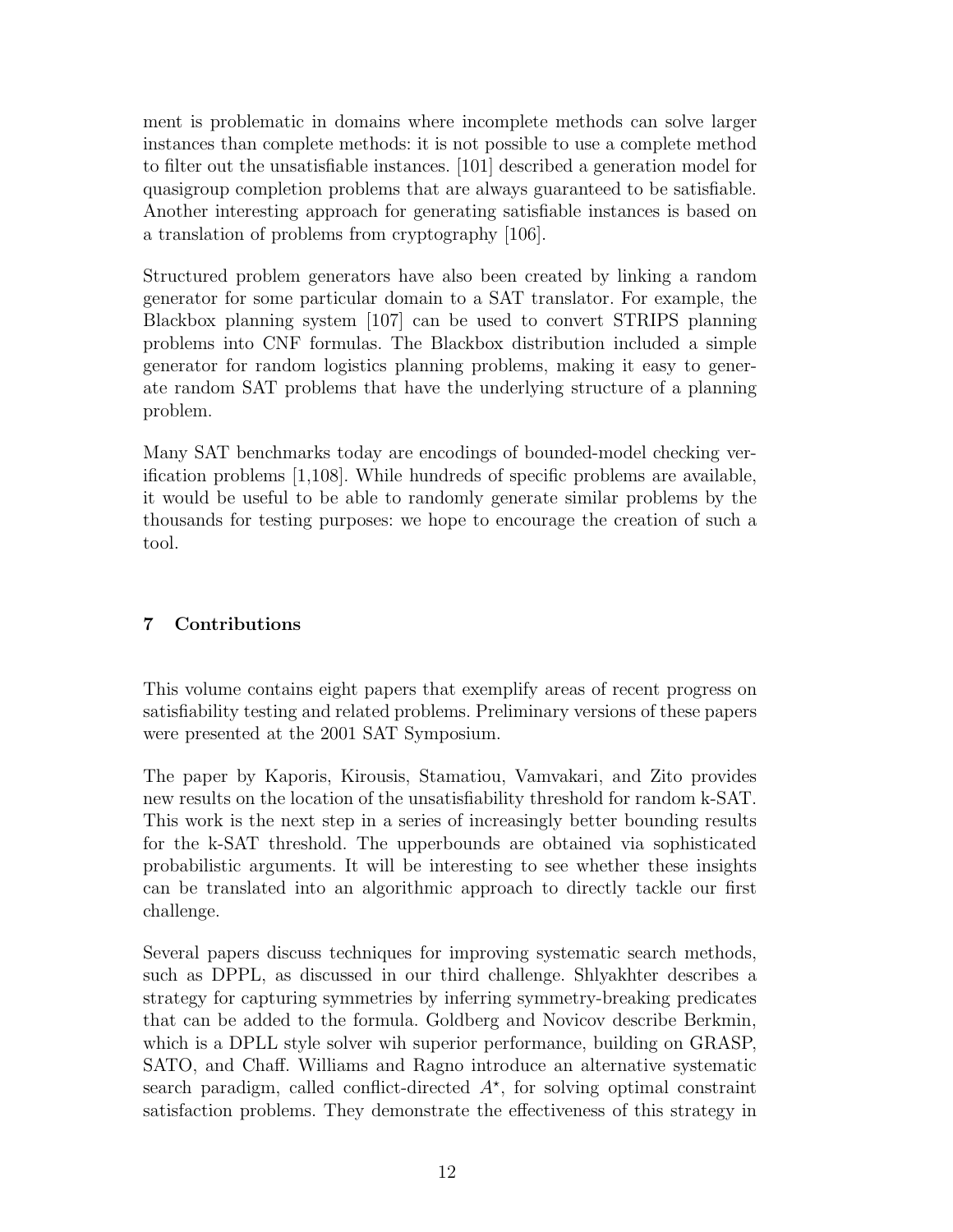the context of reasoning about model-based embedded systems.

Iwama and Tamaki show how the random-walk based local search algorithm analyzed by Schoning on 3-SAT can be improved upon on formulas that have an imbalance between 0's and 1's in the satisfying truth assignments. Such an imbalance is present in many encodings of practical combinatorial problems. Incorporating such extra knowledge about the variable settings into a local search procedure provides a step towards the resolution of our sixth challenge.

Randomization has been a standard component of local search methods but recently the benefits of randomization have also been demonstrated for complete search. Lynce and Marques-Silva provide a detailed study of the use of various randomization techniques in complete search, both for variable and value selection. Randomized DPLL style procedures can be viewed as providing a bridge between complete and local search methods.

The final two papers in this issue explore richer problem encodings that reach beyond the Boolean propositional approach. Bejar, Manya, Cabiscol, Fernandez, and Gomes introduce a many-valued extension of SAT. This formalisms lies in between SAT and general constraint satisfaction approaches. By carefully limiting the extension of SAT, they are able to maintain very efficient solution strategies while exploiting more compact encodings. Finally, Hunt, Marathe, and Stearns provide a detailed analysis of a range of extensions of SAT, including quantified and stochastic constrained satisfaction problems.

## References

- [1] Armin Biere, Alessandro Cimatti, Edmund M. Clarke, and Yunshan Zhu. Symbolic model checking without BDDs. In Proceedings of the 5th International Conference on Tools and Algorithms for Construction and Analysis of Systems, pages 193–207, Amsterdam, The Netherlands, March 1999.
- [2] M. N. Velev and R. E. Bryant. Effective use of boolean satisfiability procedures in the formal verification of superscalar and vliw microprocessors. In Proc. 38th Design Automation Conference (DAC '01), pages 226–231, 2001.
- [3] P. Bjesse, T. Leonard, and A. Mokkedem. Finding bugs in an alpha microprocessor using satisfiability solvers. In Proc. 13th Int. Conf. on Computer Aided Verification, 2001.
- [4] L. Simon, D. Le Berre, and E. Hirsch. The sat2002 competition, 2002. http://www.satlive.org/SATCompetition/onlinereport.pdf.
- [5] D. Le Berre and L. Simon. The essentials of the sat'03 competition, 2003. Under review. Draft available at http://www.lri.fr/ simon/contest03/results/.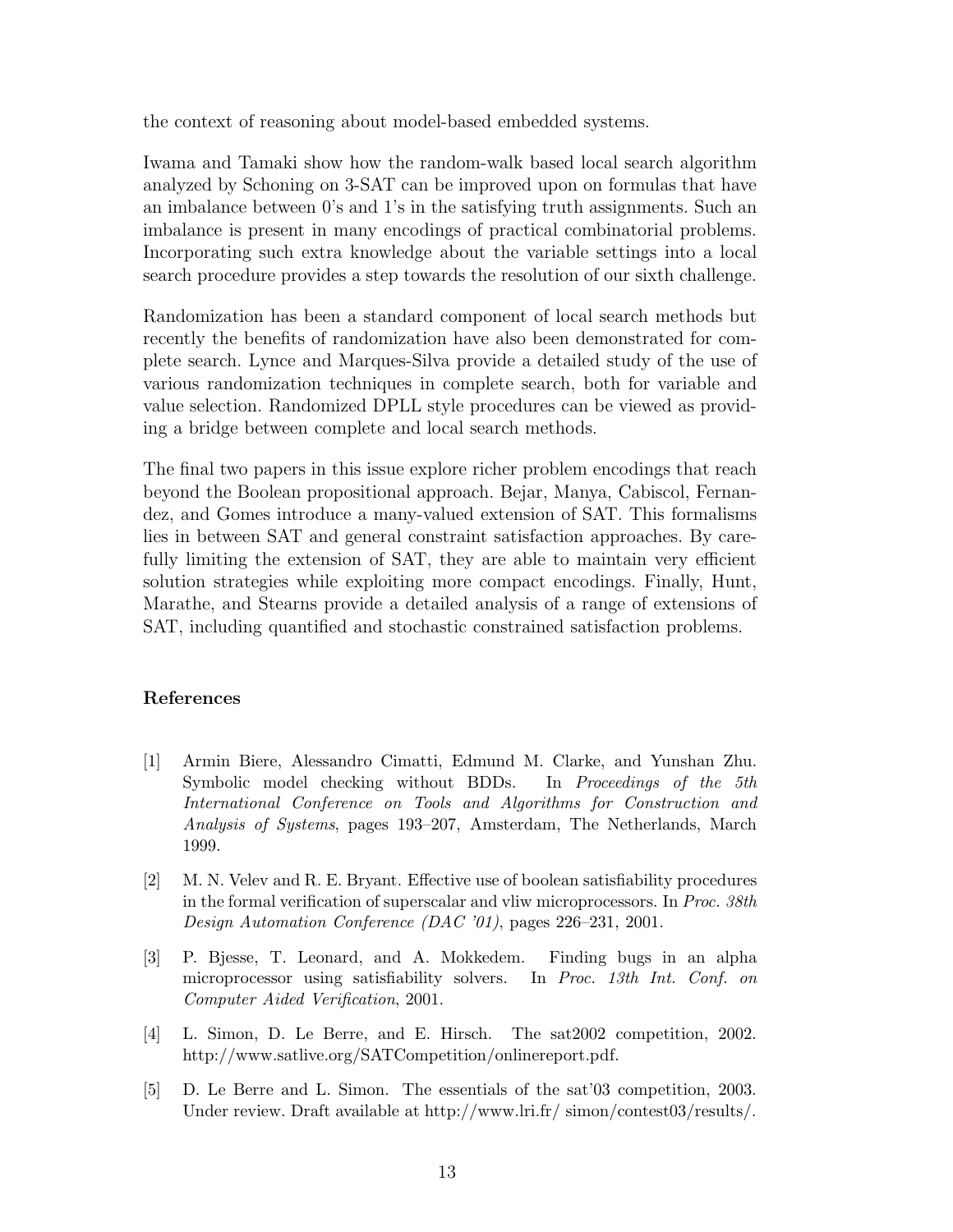- [6] Bart Selman, Henry A. Kautz, and David A. McAllester. Ten challenges in propositional reasoning and search. In Proceedings of the Fifteenth International Joint Conference on Artificial Intelligence (IJCAI'97), pages 50–54, 1997.
- [7] David S. Johnson and Michael A. Trick, editors. Cliques, Coloring and Satisfiability: Second DIMACS Implementation Challenge, volume 26 of DIMACS Series in Disc. Math. and Theor. Computer Science. AMS, 1996.
- [8] M. Davis, G. Logemann, and D. Loveland. A machine program for theorem proving. Communications of the ACM, 5:394–397, 1979.
- [9] C.M. Li and S. Gerard. On the limit of branching rules for hard random unsatisfiable 3-sat. In Proc. ECAI, 2000.
- [10] O. Dubois and G. Dequen. A backbone-search heuristic for efficient solving of hard 3-sat formulae. In Proc. of the 17th International Joint Conference on Artificial Intelligence (IJCAI '01), 2001.
- [11] R. Monasson, R. Zecchina, S. Kirkpatrick, B. Selman, and L. Troyansky. Determining computational complexity from characteristic phase transitions. Nature, 400(8):133–137, 1999.
- [12] O. Martin, R. Monasson, and R. Zecchina. Statistical mechanics methods and phase transitions in optimization problems. Theor. Computer Science, 265, 2001.
- [13] Phase transitions and algorithmic complexity ipam, July 2002. www.ipam.ucla.edu/programs/ptac2002/ptac2002-schedule.html.
- [14] Dimitris Achlioptas, Paul Beame, and Michael Molloy. A sharp threshold in proof complexity. In Proc., 33st Annual ACM Symp. on Theory of Computing, pages 337–346, Crete, Greece, July 2001.
- [15] B. Bollobas, C. Borgs, J. T. Chayes, J. Han Kim, and D.B. Wilson. The scaling window of the 2sat transition. Rand. Struct. Alg., 18:301, 2001.
- [16] Dimitris Achlioptas, Lefteris, M. Kirousis, Evangelos Kranakis, and Danny Krizanc. Rigorous results for  $(2+p)$ -sat. *Theor. Comp. Sci.*, 265:109–129, 2001.
- [17] Olivier Dubois, Rimi Monasson, Bart Selman, and Riccardo Zecchina. Phase transitions in combinatorial problems (special issue). Theor. Computer Science, 265, 2001.
- [18] E. Friedgut. Sharp thresholds of graph properties, and the k-sat problem. Journal of the American Mathematical Society, 12:1017–1054, 1999.
- [19] C. Gomes and B. Selman. Satisfied with physics. (perspective article.). Science, 297:784–785, 2002.
- [20] T. Hogg, B. Huberman, and C. Williams (Eds.). Phase Transitions and Complexity (Special Issue). Artificial Intelligence, 81(1–2), 1996.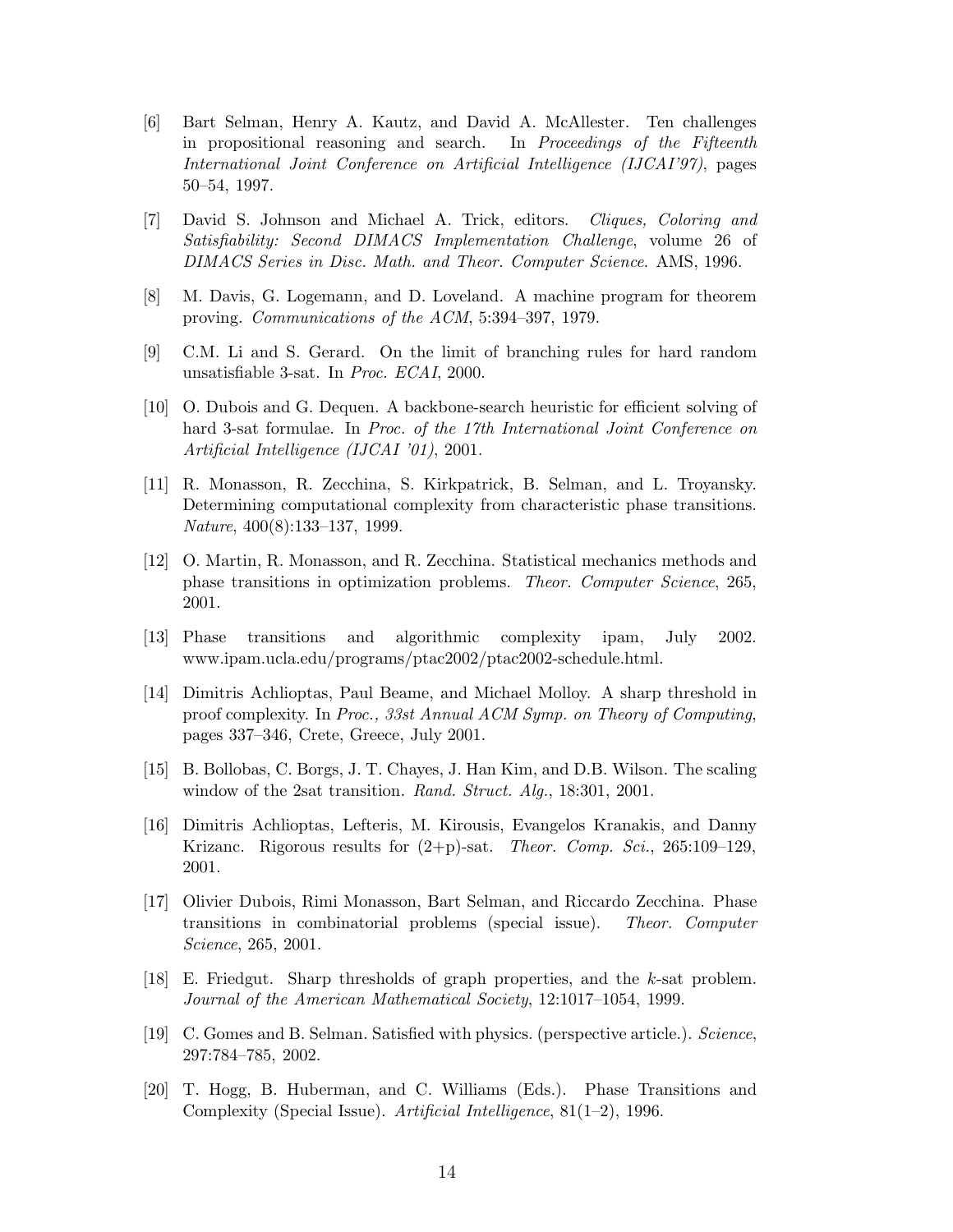- [21] David G. Mitchell, Bart Selman, and Hector J. Levesque. Hard and easy distributions for SAT problems. In Proc. 10th Natl. Conf. on Artificial Intelligence, pages 459–465, 1992.
- [22] Marc M´ezard, Giorgio Parisi, and Riccardo Zecchina. Analytic and algorithmic solution of random satisfiability problems. Science, 297:812, 2002.
- [23] B. Selman, H. Kautz, and B. Cohen. Local search strategies for satisfiability testing. In Dimacs Ser. in Discr. Math. and Theor. Comp. Science, volume 26, pages 521–532. AMS, 1996.
- [24] J.M. Crawford, M.J. Kearns, and R.E. Schapire. The minimal disagreement parity problem as a hard satisfiability problem, 1995. unpublished manuscript.
- [25] J. Warners and H. van Maaren. A two phase algorithm for solving a class of hard satisability problems. Operations Research Letters, 23:81–88, 1999.
- [26] Chu Min Li. Integrating equivalency reasoning into davis-putnam procedure. In Proceedings of the National Conference on Articial Intelligence, pages 291– 296, 2000.
- [27] P. Morris. The breakout method for escaping from local minima. In Proc. AAAI-93, pages 40–45, 1993.
- [28] Bart Selman and Henry Kautz. An empirical study of greedy local search for satisfiability testing. In Proc. AAAI-93, pages 46–51, 1993.
- [29] Z. Wu and B.W. Wah. Trap escaping strategies in discrete lagrangian methods for solving hard satisfiability and maximum satisfiability problems. In Proc.AAAI-99, pages 673–678, 1999.
- [30] J. R. Burch, E. M. Clarke, K. L. McMillan, D. L. Dill, and L. J. Hwang. Symbolic model checking:  $10^{20}$  states and beyond. *Information and* Computation, 98(2):142–170, June 1992.
- [31] K. L. McMillan. Symbolic Model Checking. Kluwer Academic Publishers, 1993.
- [32] M. Davis and H. Putnam. A computing procedure for quantification theory. Journal of the ACM, 7, 1960.
- [33] M. Davis, G. Logemann, and D. Loveland. A machine program for theorem proving. Communications of the ACM, 5:394–397, 1962.
- [34] Stephen A. Cook and Robert A. Reckhow. The relative efficiency of propositional proof systems. Journal of Symbolic Logic, 44(1):36–50, 1977.
- [35] Maria Luisa Bonet, Juan Luis Esteban, Nicola Galesi, and Jan Johansen. On the relative complexity of resolution refinements and cutting planes proof systems. SIAM J. Comput., 30(5):1462–1484, 2000.
- [36] Eli Ben-Sasson, Russell Impagliazzo, and Avi Wigderson. Near-optimal separation of treelike and general resolution. Technical Report TR00-005, Elec. Colloq. in Comput. Compl., http://www.eccc.uni-trier.de/eccc/, 2000.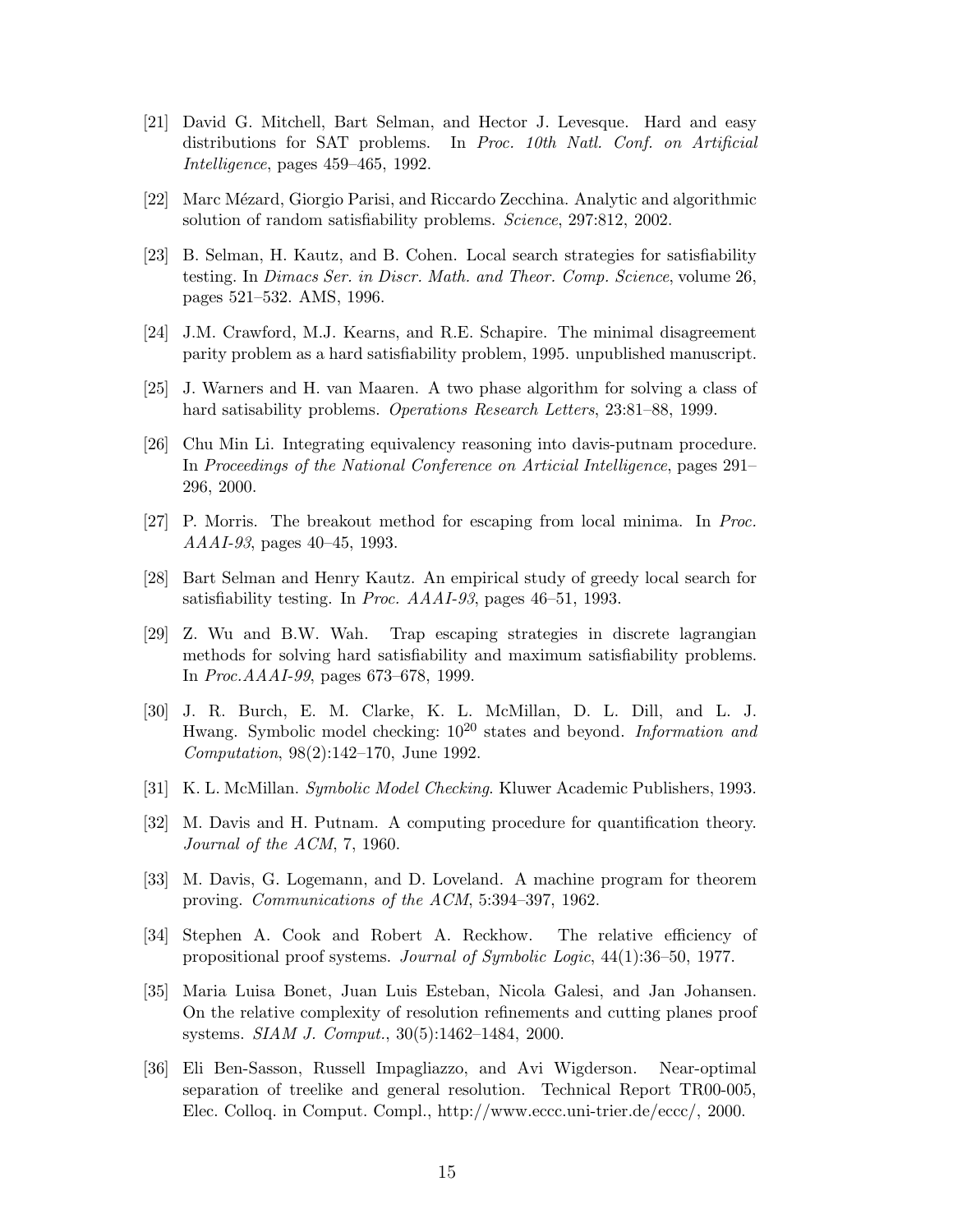- [37] A. Haken. The intractability of resolution. Theoretical Computer Science, 39:297–308, 1985.
- [38] V. Chvatal and E. Szemeredi. Many hard examples for resolution. Journal of the ACM, 35(4):759–208., 1988.
- [39] S. Cook and D. Mitchell. Finding hard instances of the satisfiability problem: a survey. In DIMACS Series in Discr. Math. and Theoretical Comp. Sci., volume 35, pages 1–17. 1997.
- [40] Roberto J. Bayardo Jr. and Robert C. Schrag. Using CST look-back techniques to solve real-world SAT instances. In Proceedings, AAAI-97: 14th Natl. Conf. on Art. Intel., pages 203–208, 1997.
- [41] Hantao Zhang. SATO: An efficient propositional prover. In Proceedings of the International Conference on Automated Deduction, LNAI, volume 1249, pages 272–275, July 1997.
- [42] R. Stallman and G. Sussman. and forward reasoning and dependencydirected backtracking in a system for computer-aided circuit analysis. Artificial Intelligence, 9(2), 1977.
- [43] J. de Kleer and B. C. Williams. Diagnosing multiple faults. Artificial Intelligence, 32(1):97–130, 1987.
- [44] R. Davis. Diagnostic reasoning based on structure and behavior. Artificial Intelligence, 24:347–410, 1984.
- [45] Jo˜ao P. Marques-Silva and Karem A. Sakallah. GRASP a new search algorithm for satisfiability. In Proc. of the International Conference on Computer Aided Design, pages 220–227, San Jose, CA, November 1996. ACM/IEEE.
- [46] Matthew W. Moskewicz, Conor F. Madigan, Ying Zhao, Lintao Zhang, and Sharad Malik. Chaff: Engineering an efficient SAT solver. In Proc. of the 38th Design Automation Conference, pages 530–535, Las Vegas, NV, June 2001. ACM/IEEE.
- [47] Lintao Zhang, Conor F. Madigan, Matthew H. Moskewicz, and Sharad Malik. Efficient conflict driven learning in a boolean satisfiability solver. In Proc. of the International Conference on Computer Aided Design, pages 279–285, San Jose, CA, November 2001. ACM/IEEE.
- [48] E. Goldberg and Y. Novikov. Berkmin: A fast and robust sat solver. In Proceedings of Design Automation and Test in Europe (DATE) 2002, pages 142–149, 2002.
- [49] J.P. Marques-Silva. An overview of backtrack search satisfiability algorithms. In 5th International Symposium on Artificial Intelligence and Mathematics, Fort Lauderdale, Florida, January 1998.
- [50] Paul Beame, Henry Kautz, and Ashish Sabharwal. Understanding the power of clause learning. In Proc. of the 18th International Joint Conference on Artificial Intelligence, Acapulco, Mexico, August 2003.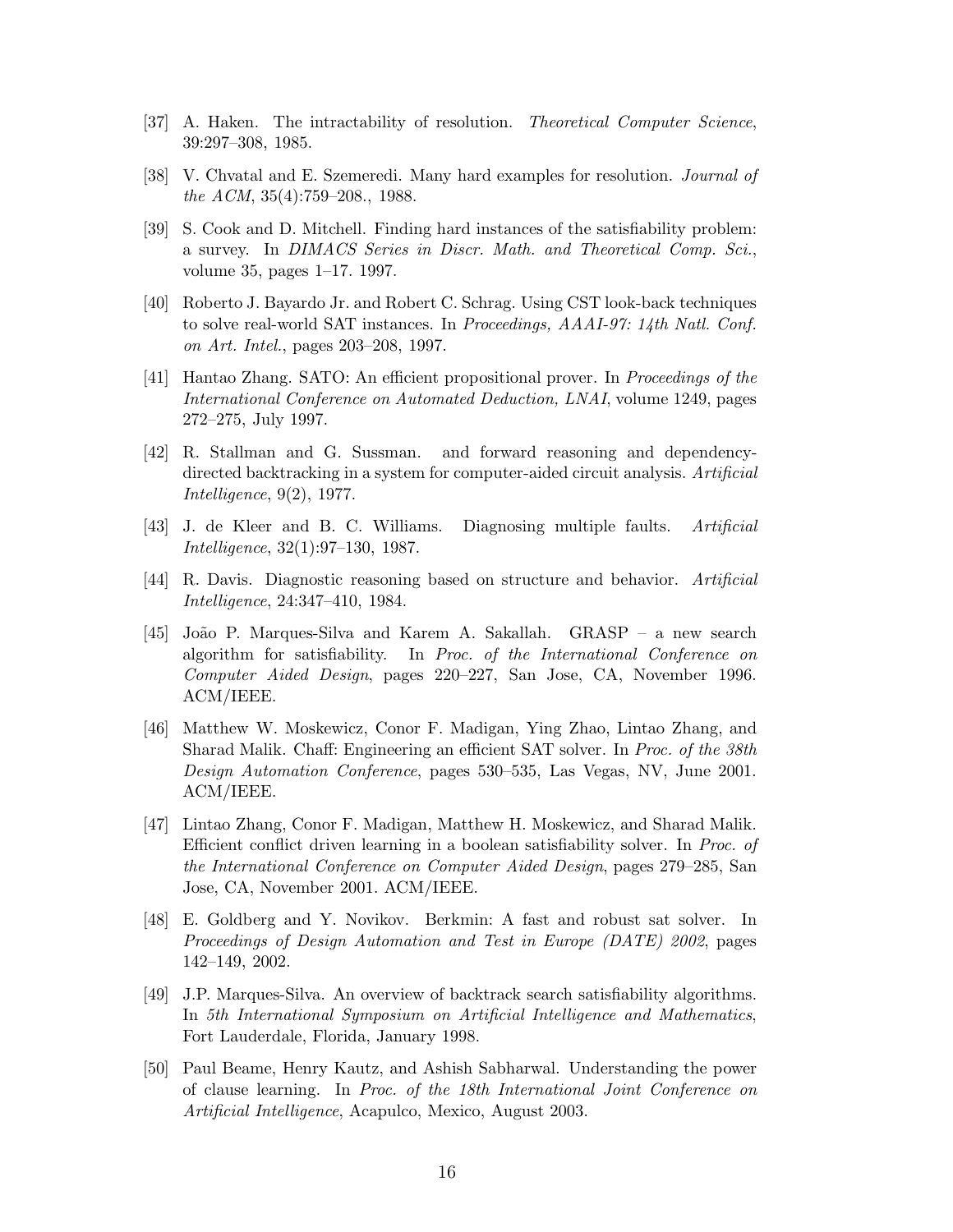- [51] Carla P. Gomes, Bart Selman, and Henry Kautz. Boosting Combinatorial Search Through Randomization. In Proc. 15th Natl. Conf. on Artificial Intelligence (AAAI-98), pages 431–438, 1998.
- [52] Luis Baptista and Joao P. Marques Silva. Using randomization and learning to solve hard real-world instances of satisfiability. In Prin. and Prac. of Const. Prog., pages 489–494, 2000.
- [53] Paul Beame, Ashish Agarwal, and Henry Kautz. Using problem structure for efficient clause learning. In Proceedings of the Sixth International Conference on Theory and Applications of Satisfiability Testing, 2003.
- [54] Maria Luisa Bonet and Nicola Galesi. A study of proof search algorithms for resolution and polynomial calculus. In Proc., 40th Annual Symp. on Found. of Comput. Sci., pages 422–432, New York, NY, October 1999. IEEE.
- [55] E. Ben-Sasson, R. Impagliazzo, and A. Wigderson. Near-optimal separation of treelike and general resolution. Technical Report TR00-005, Electronic Colloquium in Computation Complexity, http://www.eccc.uni-trier.de/eccc/, 2000.
- [56] Paul Beame, Russell Impagliazzo, Toniann Pitassi, and Nathan Segerlind. Memoization and DPLL: Formula caching proof systems. In Proc., 18th Annual IEEE Conf. on Comput. Complexity, Aarhus, Denmark, July 2003. To appear.
- [57] B. Krishnamurthy. Short proofs for tricky formulas. Acta Informatica, 22:253– 275, 1985.
- [58] J. Crawford, M. Ginsberg, E. Luks, and A. Roy. Symmetry-breaking predicates for search problems. In Proc. Intl. Conf. Principles of Knowledge Representation and Reasoning, pages 148–159, 1996.
- [59] F. A. Aloul, I. L. Markov, and K. A. Sakallah. Efficient symmetry breaking for boolean satisfiability. In Proc. Intl. Joint Conf. on Artificial Intelligence (IJCAI), 2003.
- [60] A. Urquhart. The symmetry rule in propositional logic. Discrete Applied Mathematics, 96:177–193, 1999.
- [61] Paul Beame, Russell Impagliazzo, Toniann Pitassi, and Nathan Segerlind. Memoization and dpll: formula caching proof systems. In IEEE Conference on Computational Complexity, 2003.
- [62] F. Bacchus, S. Dalmao, and T. Pitassi. Dpll with caching: A new algorithm for #sat and bayesian inference, 2003. Technical Report TR03-003, Electronic Cooloquium in Computational Complexity, http://www.ecc.uni-trier.de/eccc/.
- [63] John Hooker. Resolution vs. cutting plane solution of inference problems: Some computational experience. Operations Research Letter, 7:1–7, 1988.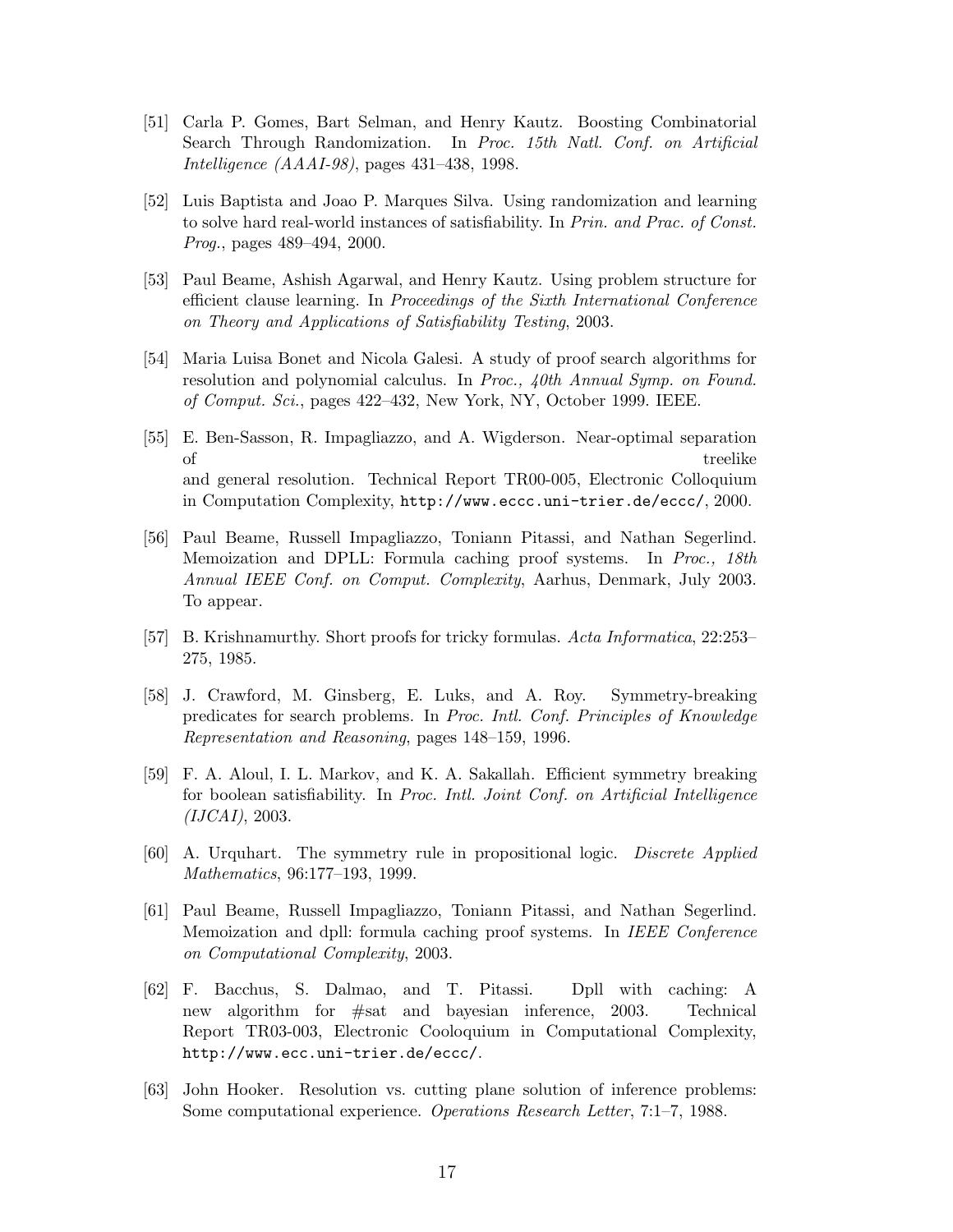- [64] A.P. Kamath, N.K. Karmarker, K.G. Ramakrishnan, and M.G.C. Resende. Computational experience with an interior point algorithm on the satisfiability problem. In Proc. Integer Programming and Combinatorial Optimization, 1990.
- [65] J.P. Warners E. de Klerk, H. van Maaren. Relaxations of the satisfiability problem using semidefinite programming, 1999.
- [66] Joachim Walser. Solving linear pseudo-boolean constraint problems with local search. In Proc. 14th Natl. Conf. on Artificial Intelligence (AAAI-97), 1998.
- [67] F. Aloul, A. Ramani, I. Markov, and K. Sakallah. Generic ilp versus specialized 0-1 ilp: an update. In Intl. Conf. on Computer Aided Design (ICCAD), 2002.
- [68] Andrew Parkes. Pb-lib: The pseudo-boolean library, 2003.
- [69] Ryan Williams, Carla Gomes, and Bart Selman. Backdoors to typical case complexity. In Proc. of the Eighteenth International Joint Conference on Artificial Intelligence (IJCAI-03), 2003.
- [70] Wei Wei and Bart Selman. Accelerating random walks. In Proc. 8th Intl. Conf. on the Princ. and Practice of Constraint Programming (CP-2002), 2002.
- [71] B. W. Wah and Y. Shang. A discrete langrangian-based global- search method for solving satisfiability problems. J. of Global Optim., 12, 1998.
- [72] B. Selman, H. Levesque, and D. Mitchell. Gsat: A new method for solving hard satisfiability problems. In *Proceedings of the Tenth National Conference* on Art ificial Intelligence (AAAI-92), pages 440–446, San Jose, CA, 1992. AAAI Press.
- [73] D. Schuurmans and F. Southey. Local search characteristics of incomplete SAT procedures. In Proceedings of the Seventeenth National Conference on Articial Intelligence (AAAI-2000), pages 297–302, 2000.
- [74] Guilhem Semerjian and Remi Monasson. A study of pure random walk on random satisfiability problems with physical methods. In Proc. SAT-2003, 2003.
- [75] Holger Hoos. On the run-time behaviour of stochastic local search algorithms for SAT. In Proceedings of AAAI-99, pages 661–666. AAAI Press, 1999.
- [76] H. Hoos. Stochastic local search methods, models, applications. PhD Thesis,TU Darmstadt, 1998.
- [77] J.A. Boyan and A.W. Moore. Learning evaluation functions for global optimization and Boolean satisfiability. In Proceedings of the Fifteenth National Conference on Articial Intelligence (AAAI-98), pages 3–10, 1998.
- [78] Jeremy Frank, Peter Cheeseman, and John Stutz. When gravity fails: Local search topology. Journal of Artificial Intelligence Research, 7:249–281, 1997.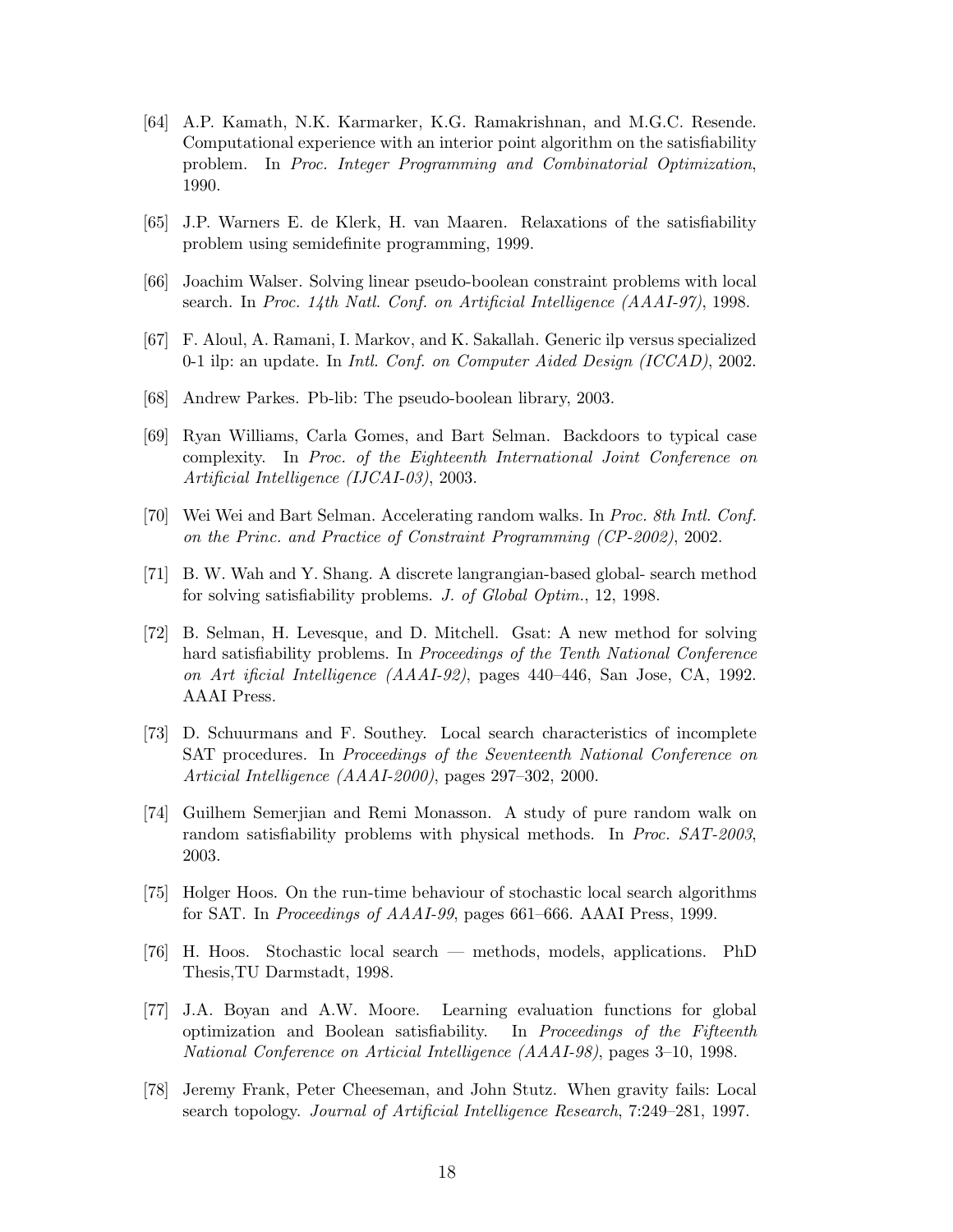- [79] E. A. Hirsch and A. Kojevnikov. Unitwalk: A new sat solver that uses local search guided by unit clause elimination. In PDMI preprint 9/2001, Steklov Institute of Mathematics at St.Petersburg, 2001.
- [80] R. Paturi, P. Pudlak, and F. Zane. Satisfiability coding lemma. In Proc. of the 38th Annual IEEE Symposium on Foundations of Computer Science, FOCS'97, pages 566–574, 1997.
- [81] Xiao Yu Li, Matthias Stallman, and Franc Brglez. Qingting: A local search sat solver using an effective switching strategy and efficient unit propagation. In Proc. SAT-2003, 2003.
- [82] R. I. Brafman. A simplifier for propositional formulas with many binary clauses. In Proc. IJCAI-2001, pages 515–520, 2001.
- [83] F. Bacchus and J. Winter. Effective preprocessing with hyper-resolution and equality reduction. In Proc. SAT-2003, 2003.
- [84] R. Ostrowski, E. Grigoire, B. Mazure, and L. Sais. Recovering and exploiting structural knowledge from cnf formulas. In Proc. of the Eighth International Conference on Principles and Practice of Constraint Programming (CP'2002), LNCS, Ithaca (N.Y.), pages 185–199. Springer, 2002.
- [85] Djamal Habet, Chu Min Li, Laure Devendeville, and Michel Vasquez. A hybrid approach for sat. In Proc. of the Eighth International Conference on Principles and Practice of Constraint Programming (CP'2002), LNCS, Ithaca (N.Y.), pages 172–184. Springer, 2002.
- [86] B. Mazure, L. Sais, and E. Gregoire. Boosting complete techniques thanks to local search methods. In Proc. Math and AI, 1996.
- [87] Carla P. Gomes, Bart Selman, Nuno Crato, and Henry Kautz. Heavytailed phenomena in satisfiability and constraint satisfaction problems. J. of Automated Reasoning, 24(1–2):67–100, 2000.
- [88] Hubie Chen, Carla Gomes, and Bart Selman. Formal models of heavy-tailed behavior in combinatorial search. In In Principles and Pratices of Constraint Programming  $(CP-01)$ , 2001.
- [89] I. Gent and T. Walsh. Easy Problems are Sometimes Hard. Artificial Intelligence, 70:335–345, 1993.
- [90] T. Walsh. Search in a Small World. In Proceedings of the International Joint Conference on Artificial Intelligence, Stockholm, Sweden, 1999.
- [91] M. Luby, A. Sinclair, and D. Zuckerman. Optimal speedup of las vegas algorithms. Information Process. Letters, pages 173–180, 1993.
- [92] Eric Horvitz, Yongshao Ruan, Carla Gomes, Henry Kautz, Bart Selman, and Max Chickering. A Bayesian approach to tackling hard computational problems. In Proc. 17th Conc. on Uncertainty in Artificial Intelligence (UAI-2001), 2001.